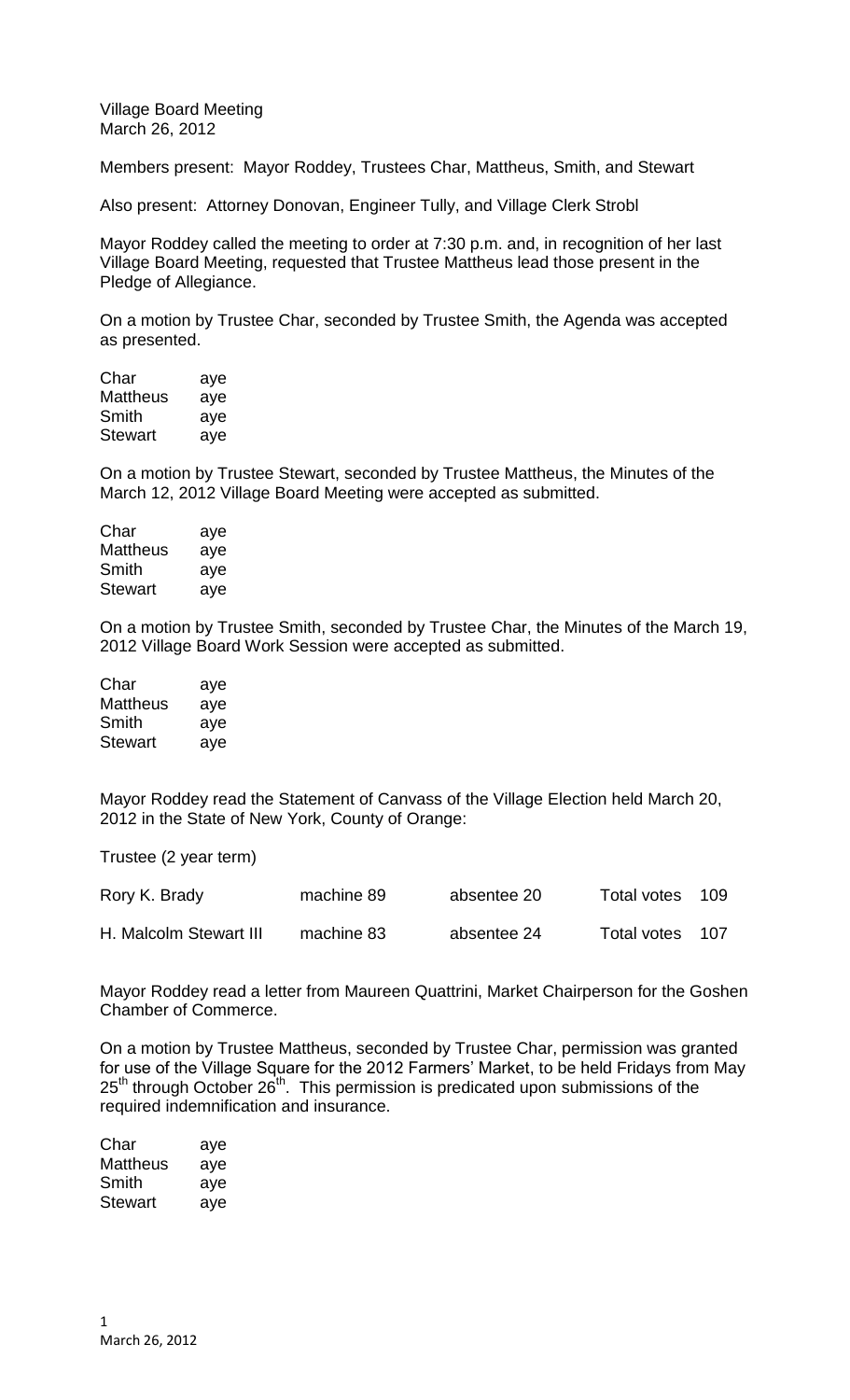## Items of Business

On a motion by Trustee Smith , seconded by Trustee Stewart, the Board hereby accepts the proposal from Cornerstone Environmental Group, LLC, dated March 15, 2012, for Professional Engineering Services to address the remaining scope of work necessary for the post excavation sampling plan at the site of the relocated stockpiled material located on Village property adjacent to Route 17M. The Mayor is hereby authorized to sign the proposal, which has an estimated cost of \$10,000.

| Char     | aye |
|----------|-----|
| Mattheus | aye |
| Smith    | aye |
| Stewart  | aye |

On a motion by Trustee Char, seconded by Trustee Smith, the Mayor is hereby authorized to execute an agreement with the County of Orange for the application of Pavement Markings, by the County, on Village Streets, for the 2012 season.

| Char            | aye |
|-----------------|-----|
| <b>Mattheus</b> | aye |
| Smith           | aye |
| <b>Stewart</b>  | aye |

Trustee Char moved the following, which was seconded by Trustee Smith:

The Village Board of the Village of Goshen hereby schedules the Public Hearing on the proposed 2012/2013 budget for April 9, 2012, at 7:30 p.m. or as soon thereafter as may be heard.

| Char     | aye |
|----------|-----|
| Mattheus | aye |
| Smith    | aye |
| Stewart  | aye |

On a motion by Trustee Stewart, seconded by Trustee Mattheus, the Board awards the following surplus vehicle to Vincent DeStafeno, the sole bidder:

| 2000 Jeep Grand Cherokee | \$567.00 |
|--------------------------|----------|
| VIN: 1J4GW48S9YC243630   |          |

Char aye Mattheus aye Smith aye Stewart ave

On a motion by Trustee Char, seconded by Trustee Smith, the Mayor is hereby authorized to contract with Progressive Element for the creation and hosting of a web site for the Village of Goshen.

| aye |
|-----|
| aye |
| aye |
| aye |
|     |